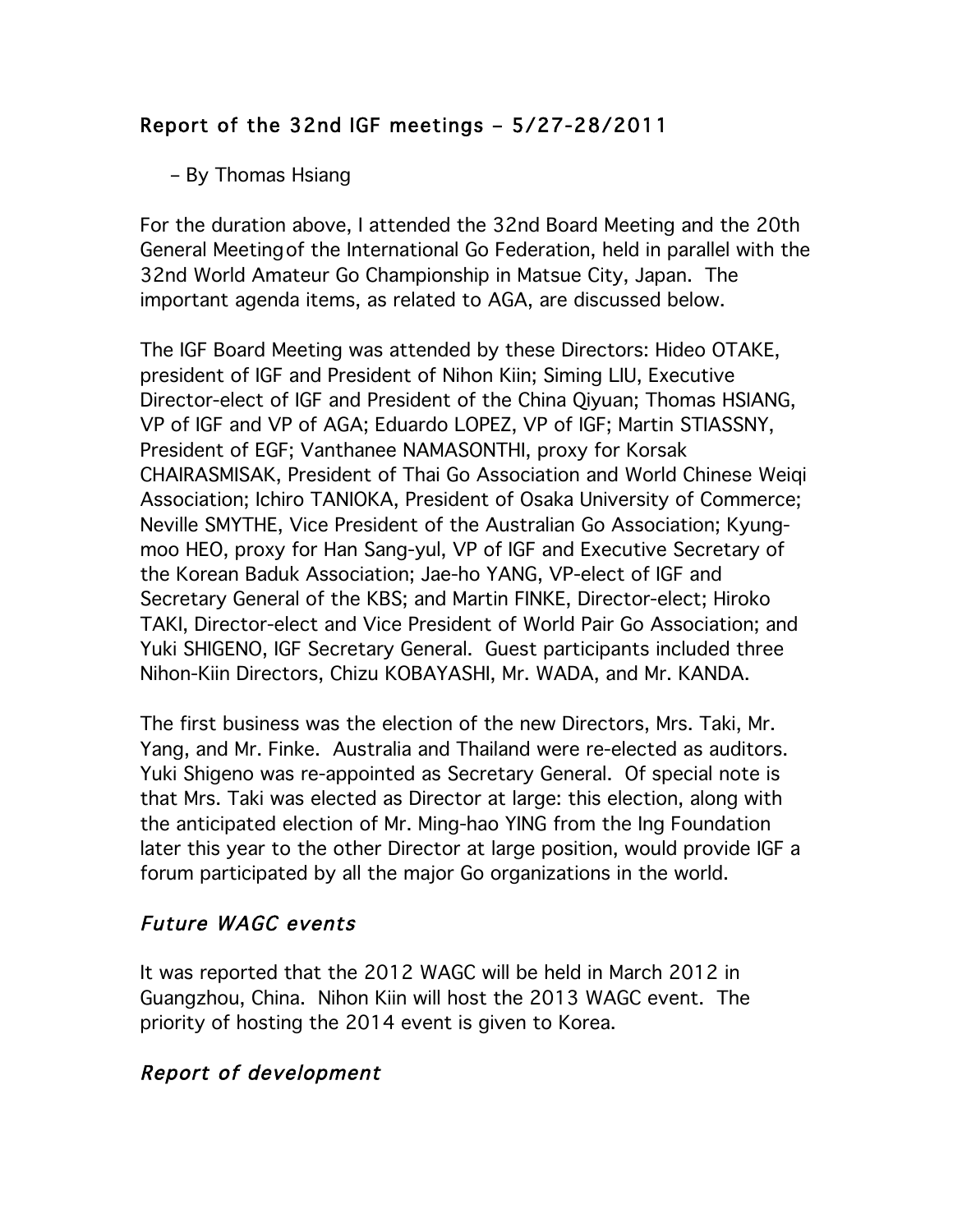I reported that IMSA, of which IGF is a member, has entered a commercial development contract with Mind Sport Partners (MSP), a company based in Singapore. IGF anticipates receiving at least €25,000 yearly to support Go activities, in addition to the funds for the Go events of the World Mind Sport Games in 2012 and 2016. Further, IMSA has entered into a contract with SportAccord to hold the 2011 SportAccord Mind Games (SAMG), from which IGF will receive a management fee of \$50,000.

Under this contract, IGF is expected to support the formation of several National Mind Sport Associations and to participate actively in all MSPorganized competitions and promotional events.

Mr. Siming Liu reported that he is exploring an IGF-sponsored professional world championship that will be commercially supported.

## SportAccord Mind Games 2011

The SAMG games will be held December 8 through 17 at the Beijing Convention Center. Five sport events will participate: Bridge, Chess, Draughts, Go, and Xiangqi.

For Go, the competition items include two medals, a five-member team competition from six teams and a six- or seven-pair pair-go competition. The former will be held December 9-14, the latter on December 15-16. The six teams will be formed from China, Japan, South Korea, Asian-Pacific region (represented by Chinese Taipei), the Americas (represented by AGA), and European (represented by EGF). Pairs will be chosen from these six teams, plus possibly a seventh pair from the host city. All expense of the players will be borne by SportAccord. Substantial prize money in all places is provided.

AGA is requested to form its team, with at least one female member, before August 31, 2011.

## World Mind Sport Games in 2012 and 2016

WMSG 2012 is not yet under contract. Several locations are under consideration, most notably Manchester, UK, and Madrid, Spain. WMSG 2016 has received preliminary approval by the Brazilian government.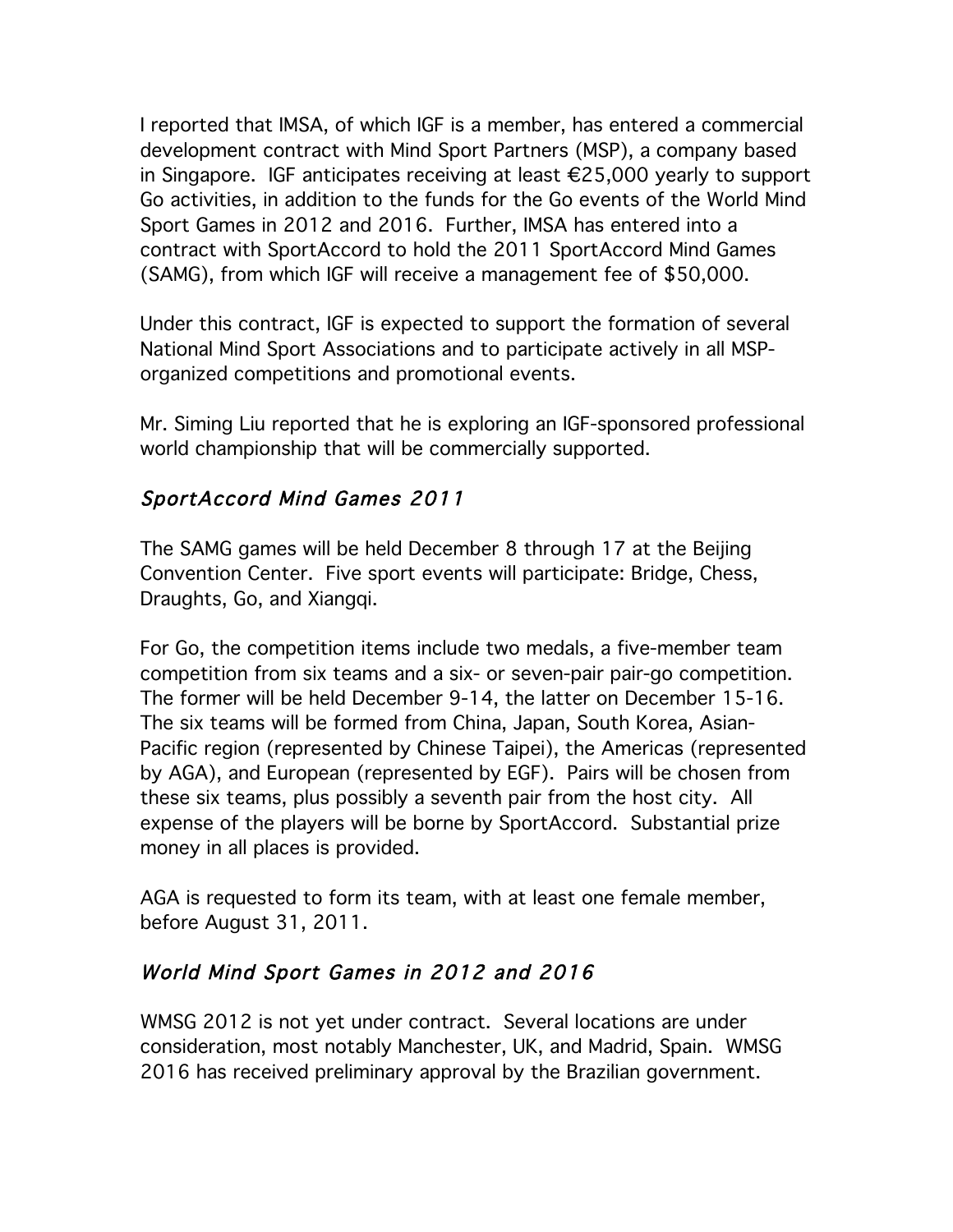#### Anti-doping activities

I reported the discussions between WADA and IMSA officials about antidoping. IMSA raised the question that there is no scientific proven benefit of performance enhancement drugs for mind-sport players taken prior to the competitions. It was requested that WADA officially exempt mind sports from "out-of-competition testing".

It was further pointed out that, for now, Go, Bridge, Draughts have suspended their our-of-competition testing programs pending a decision by WADA. Chess uses a separate program, where selected players are tested 24 hours prior to competition to constitute the out-of-competition testing.

In response to this request, WADA agreed to re-visit the issue in their next revision of the anti-doping code starting early 2012, intended for publication in 2013. For now, WADA requested that the three noncompliant IMSA members adopt the Chess model, or continue to be considered non-compliant.

Within IGF, Ms. Shigeno reported that the testing during this year's WAGC would not be held, because of the refusal of Japanese anti-doping agency to support this activity for Go, the latter being an unrecognized sport in Japan. Instead, the 2011 testing will be done during the SAMG event in December in China. Martin Finke, an IGF Director, has been appointed to organize the anti-doping infrastructure within IGF.

#### Other IGF-sponsored events

The 22nd International Amateur Pair Go Championship will be held November 19-21, 2011, in Tokyo.

KBA asked the Go community to join in its petition for the 2014 Asian Games to include of Go as a competition item. Go players can go to the KBA website to sign up.

The Korean Prime Minister Cup, now in its sixth year, will be held in October, 2011; the World University Student Championship (March), the Hi Seoul World Businessman Baduk Fair (November), the Hangzhou World City-Team tournament (November), and the Children's Team